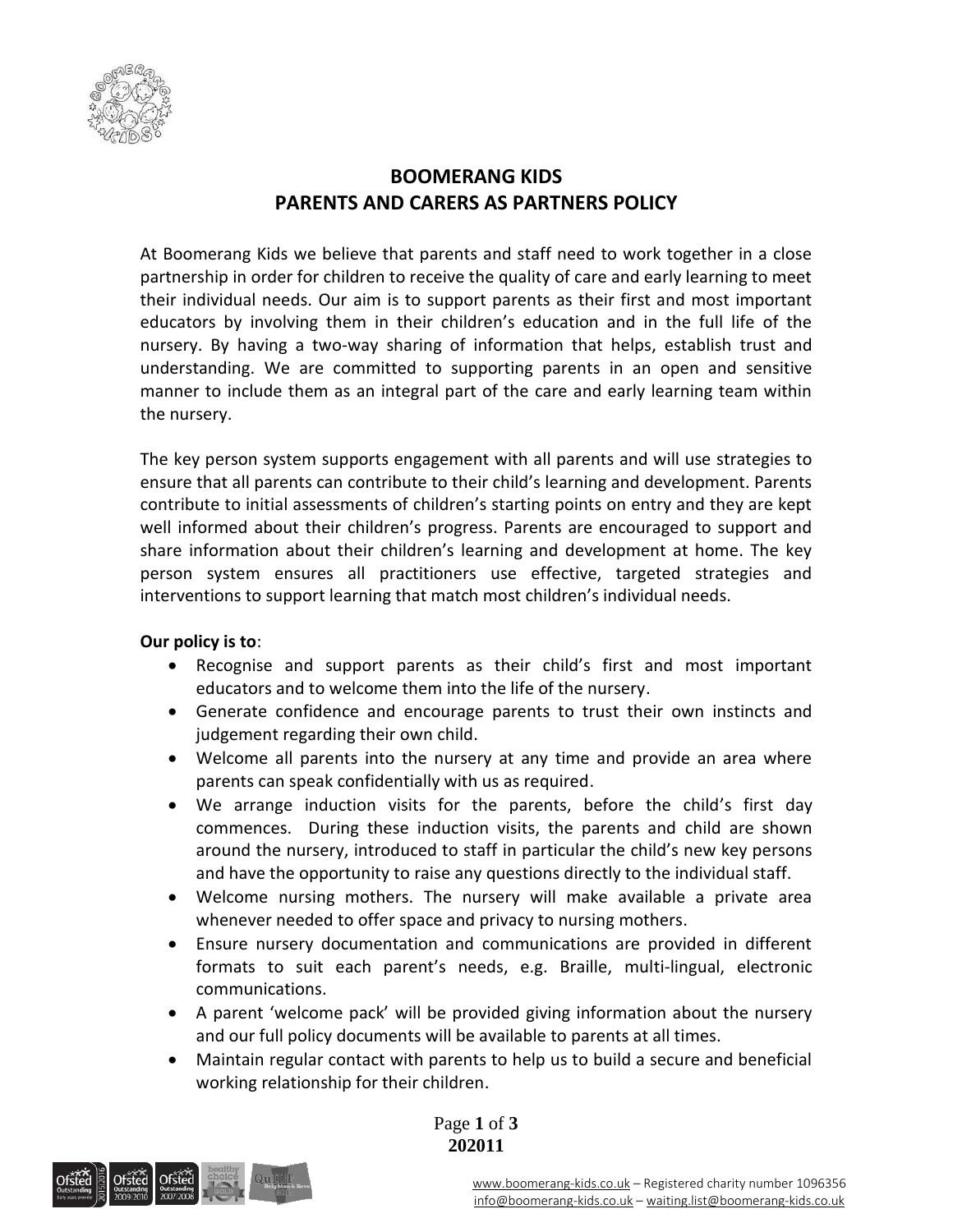

- Support parents in their own continuing education and personal development including helping them to develop their parenting skills and inform them of relevant conferences, workshops and training
- Create opportunities for parents to talk to other adults in a secure and supportive environment through such activities as open days, parents' mornings and parents 'workshops'.
- Inform parents about the range and type of activities and experiences provided for children, the daily routines of the setting, the types of food and drinks provided for children and events through our termly newsletter which is emailed to parents directing them to our website. Also 'Tapestry' which is regularly updated by staff.
- Operate a key person system to enable parents to establish a close, working relationship with named practitioners and to support two-way information sharing about each child's individual needs both in nursery and at home. Parents are given the name of the 2 key persons of their child and their role when the child starts.
- Inform parents on a regular basis about their child's progress and involve them in shared record keeping, we currently use 'Tapestry' our online learning journal for this and support parents using this programme. We hold parents mornings and these are held at least twice a year. The nursery will consult with parents about the times of meetings to avoid excluding anyone. We also complete the 2 Year and 3 Year Progress check and arrange to meet with the parents to discuss these.
- Actively encourage parents to contribute to children's learning through sharing observations, interests and experiences from home. This may be verbally, sharing photographs or in written form or directly put on 'Tapestry', enabling parents and key persons to share the interests of the child has at home and in doing so extend and scaffold the individual child's learning and development.
- Agree the best communication method with parents e.g. email, face-to-face, telephone and share information about the child's day, e.g. food eaten, activities, sleep times etc.
- Consider and discuss all suggestions from parents concerning the care and early learning of their child and nursery operation.
- Provide opportunities and support for all parents to contribute their own skills, knowledge and interests to the activities of the nursery.
- Signposting parents to relevant services, agencies, training opportunities available to them and their families.
- Inform all parents of the systems for registering queries, compliments, complaints or suggestions, and to check that these systems are understood by parents.
- Make sure all parents have access to our written complaints procedure.